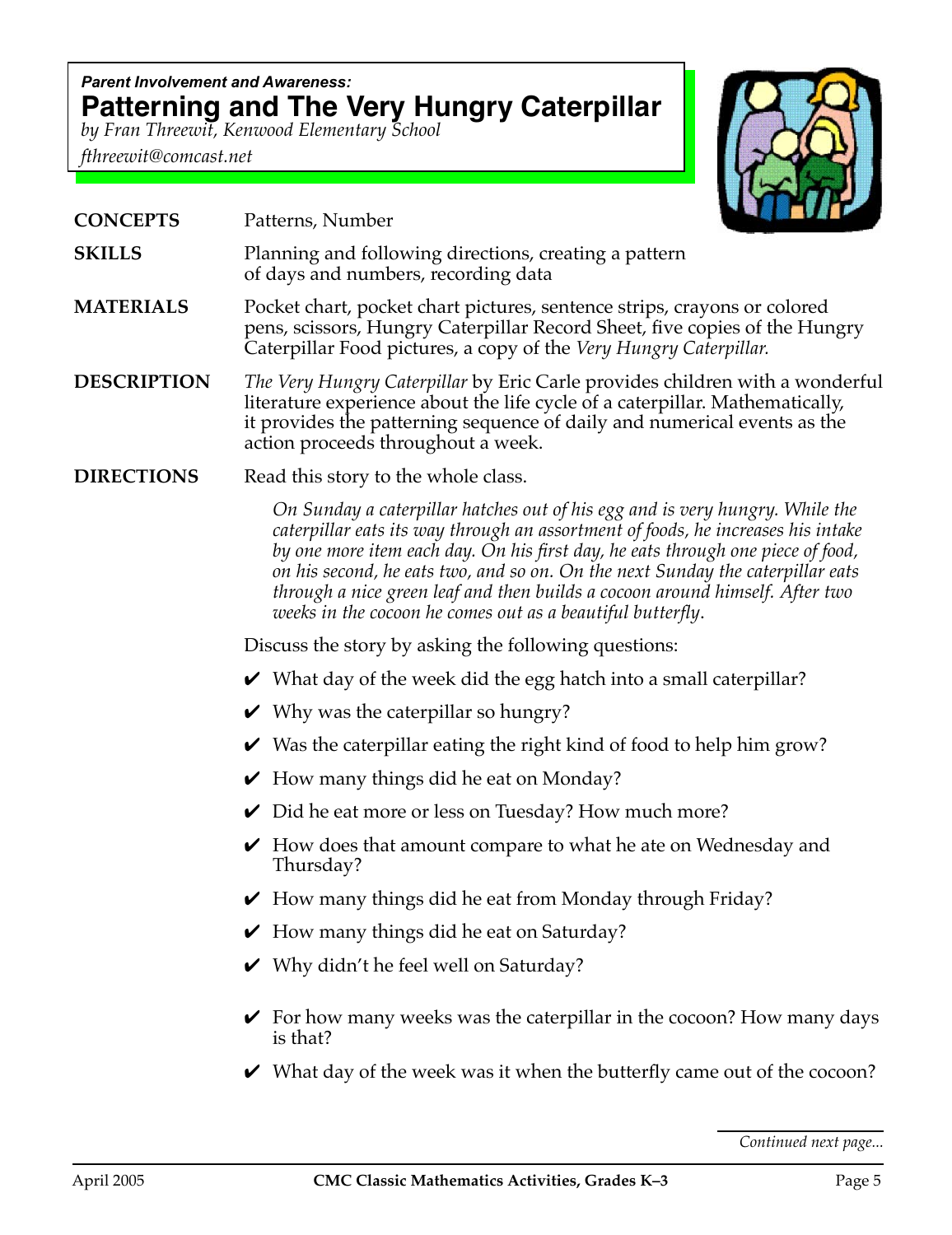Give each child a Hungry Caterpillar Recording Chart (on the following pages). Explain that each student will be making a record of what the caterpillar ate on each of the eight different days, will figure out how many things the caterpillar ate all together, and will then record this at the bottom of the page. Then explain that after they have completed their recordings, they will share and use the information for the next activity when they develop a group story graph.

Before creating the story graph, ask students to prepare the pocket chart materials listed below.

- $\vee$  Color and cut out the correct number of food pictures.
- $\vee$  Write each day of the week on a sentence strip.
- $\vee$  Draw and color the following pictures: a small leaf with a small egg on it, a large leaf, a bright sun, eight caterpillars progressing in sizes from small to large, a cocoon, and a beautiful butterfly. Invite the students to bring their completed work to the pocket chart area. As a group develop the story graph below. Recall and retell the sequence of the story by asking the questions listed below.
- $\vee$  What was the first day of the story and what happened on that day? (Place the Sunday card in the top pocket with the picture of the egg on the leaf and a small caterpillar beside it.)
- $\vee$  What was the name of the next day and what did the caterpillar eat on that day? (Place the Monday card, the apple picture, and the next size caterpillar in the second pocket of the chart.)
- $\vee$  Continue by asking the students to name each remaining day and what the caterpillar ate on each day—Tuesday through Saturday. (Place the appropriate cards and pictures in the pocket chart.)
- $\vee$  Finish the story sequence with the Sunday card and the big, fat caterpillar, the cocoon, and the butterfly pictures. Place them in the bottom pockets of the chart.

| Sunday    | leaf with small egg<br>small caterpillar sun                                 |  |  |  |  |  |  |
|-----------|------------------------------------------------------------------------------|--|--|--|--|--|--|
| Monday    | one apple caterpillar                                                        |  |  |  |  |  |  |
| Tuesday   | two pears caterpillar                                                        |  |  |  |  |  |  |
| Wednesday | three plums caterpillar                                                      |  |  |  |  |  |  |
| Thursday  | four strawberries<br>caterpillar                                             |  |  |  |  |  |  |
| Friday    | five oranges caterpillar                                                     |  |  |  |  |  |  |
| Saturday  | cake ice cream pickle Swiss cheese<br>salami<br>cupcake lollipop pie sausage |  |  |  |  |  |  |
| Sunday    | leaf fat caterpillar cocoon beautiful butterfly                              |  |  |  |  |  |  |

The Very Hungry Caterpillar Story Graph

Eric Carle has created a picture book that opens the minds of children to literature and mathematics. The vivid and colorful illustrations and ingenious layered pages of *The Very Hungry Caterpillar* help young students learn the patterns that occur in the order of the days of the week, count the totals of a sequence of numbers, and observe how a caterpillar turns into a butterfly.

**REFERENCE** Carle, Eric. *The Very Hungry Caterpillar.* New York: The World Publishing Co., 1984. 龠

*Permission is granted to reproduce and share this article for instructional use by parents, guardians, teachers, and families—provided it is duplicated with full credit given to the author, the California Mathematics Council, and its Journal, the ComMuniCator.*

## **Student Activity Sheets Follow...**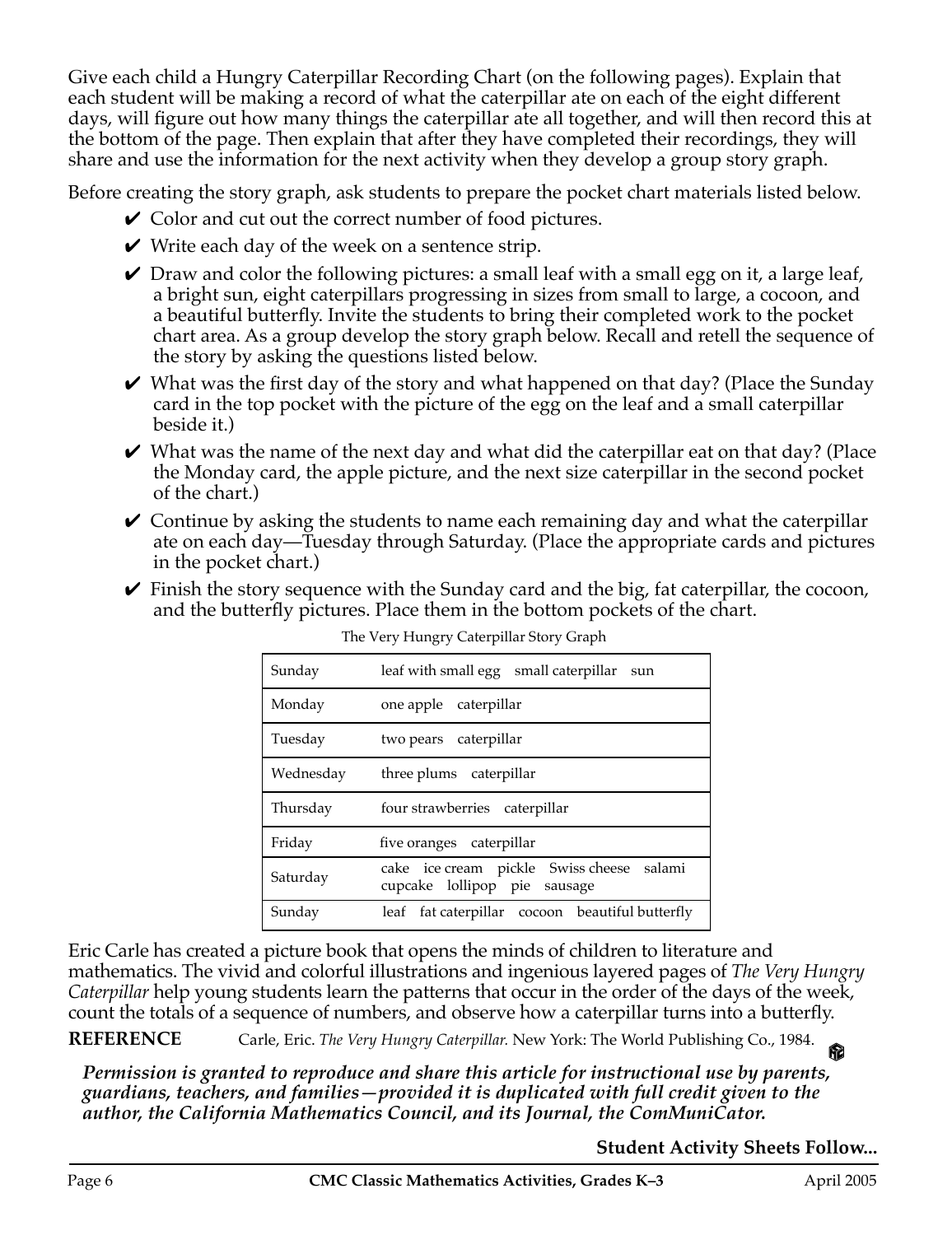